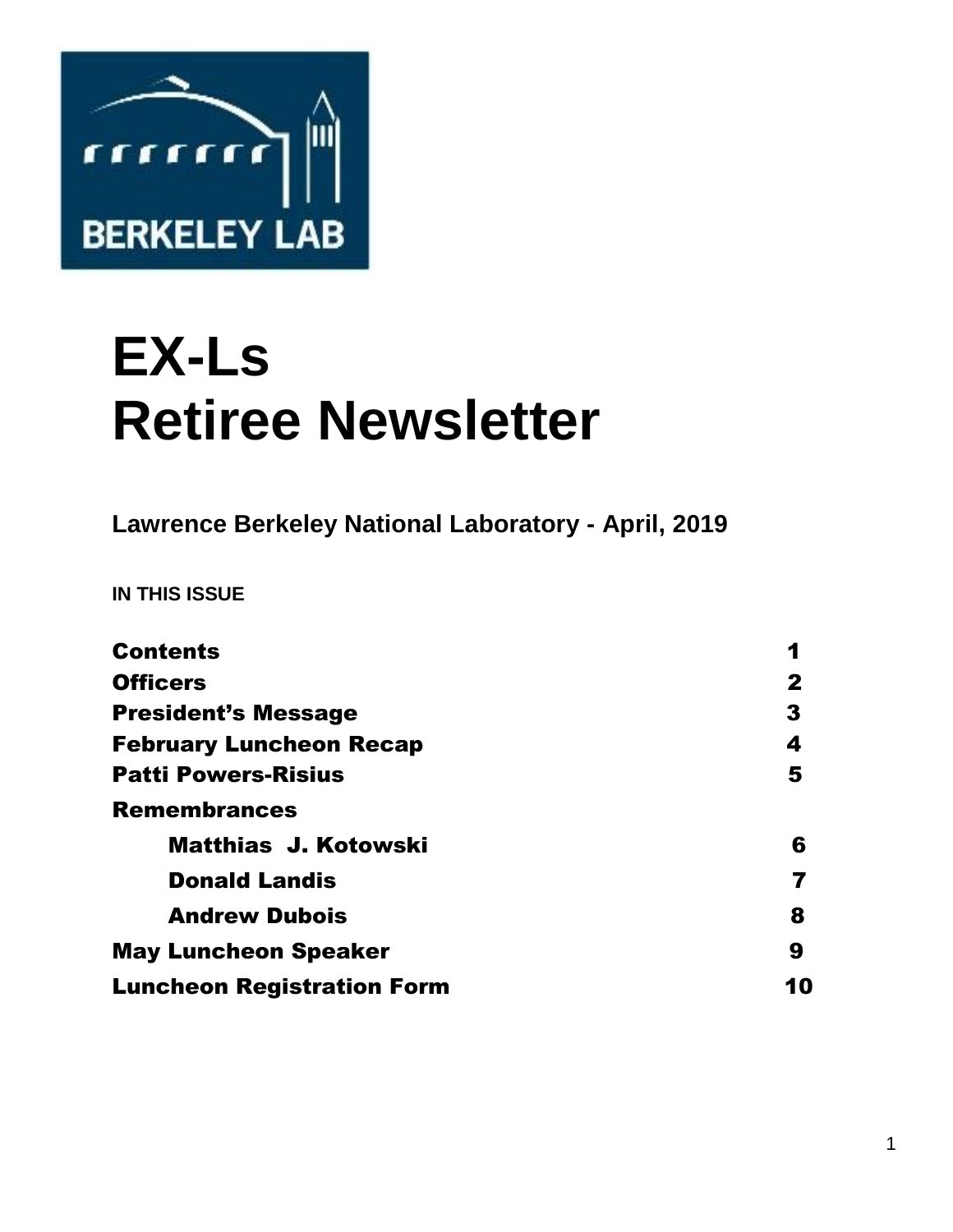### **EX-Ls BOARD OF DIRECTORS**

President: Nancy Brown 1st Vice-President: Bob Cahn 2nd Vice-President: Ben Feinberg Secretary: Esther Schroeder Treasurer: Howard Matis Membership: Phyllis Housel-Gale Activities: Kathy Bjornstad LBNL Liaison: Margaret Dick CUCRA Representative: Janis Dairiki/Bob Cahn UCBRC Advisory Board:Henry Rutkowski, Nancy Brown Editor EX-Ls Newsletter: Linda Rutkowski UCBRC Director and Liaison Cary Sweeney

#### **PAST PRESIDENTS**

| Henry Rutkowski -2018                          | <b>Bob Birge - 2002</b>     |
|------------------------------------------------|-----------------------------|
| Lee Schroeder - 2017                           | Per Dahl - 2001             |
| Cheryl Fragiadakis -- 2016                     | Tom Beales - 2000           |
| Connie Grondona - 2015                         | Ken Mirk - `1999            |
| Trudy Forte - 2014                             | Paul Hernandez - 1998       |
| Joe Jaklevic - 2012-13                         | <b>Clay Sealy - 1996-98</b> |
| Rollie Otto - 2011                             | Igor Blake - 1994-96        |
| Richard Sextro - 2010 Conway Peterson -1992-94 |                             |
| Don Grether - 2009                             | Howard Browne - 1990-92     |
| Jose Alonso - 2008                             | Ethel Skyrdlinski - 1989    |
| Janis Dairiki - 2007                           | Al Amon - 1988              |
| John Kadyk - 2006                              | Ken Lou - 1987              |
| Gene Binnall - 2005                            | Virginia Cherniak - 1986    |
| Sig Rogers - 2004                              | Bill Bigelow - 1985         |
| Bob Fulton - 2003                              | Ted Bowers - 1981-84        |
|                                                |                             |

## **2019 CALENDAR OF BOARD MEETINGS & LUNCHEONS**

## **Board: Meetings:**

January 10, 2019 April 11, 2019 July 11, 2019 October 10, 2019 Board Meetings start at 3:00 p.m. and end at 5:00 p.m. usually held in LBNL Conference Room (54- 130B). Note that the January 10th meeting was held in Bldg. 70A-3377. Location is subject to change at the last minute, so check with a Board member if you plan on attending. We welcome attendance by interested members.

#### **Luncheons (dates and locations):**

Thursday, Feb 21, 2019, DoubleTree Thursday, May 16, 2019, Berkeley Yacht Club Thursday, Aug 15, 2019, DoubleTree Thursday, Nov 21, 2019, DoubleTree

#### **OFFICE ADDRESS:**

**Our mailing address is:** LBNL EX-Ls 101 University Hall Berkeley, CA 94720-1550

**Website:** http://retirement.berkeley.edu/ex-ls

**Webmaster:** Kris Thornton, UCBRC

#### **EX-LS Honorary Life Members**

Shirley Ashley, Patrick Cullinane, Bud Larsh

**Next Luncheon May 16, 2019**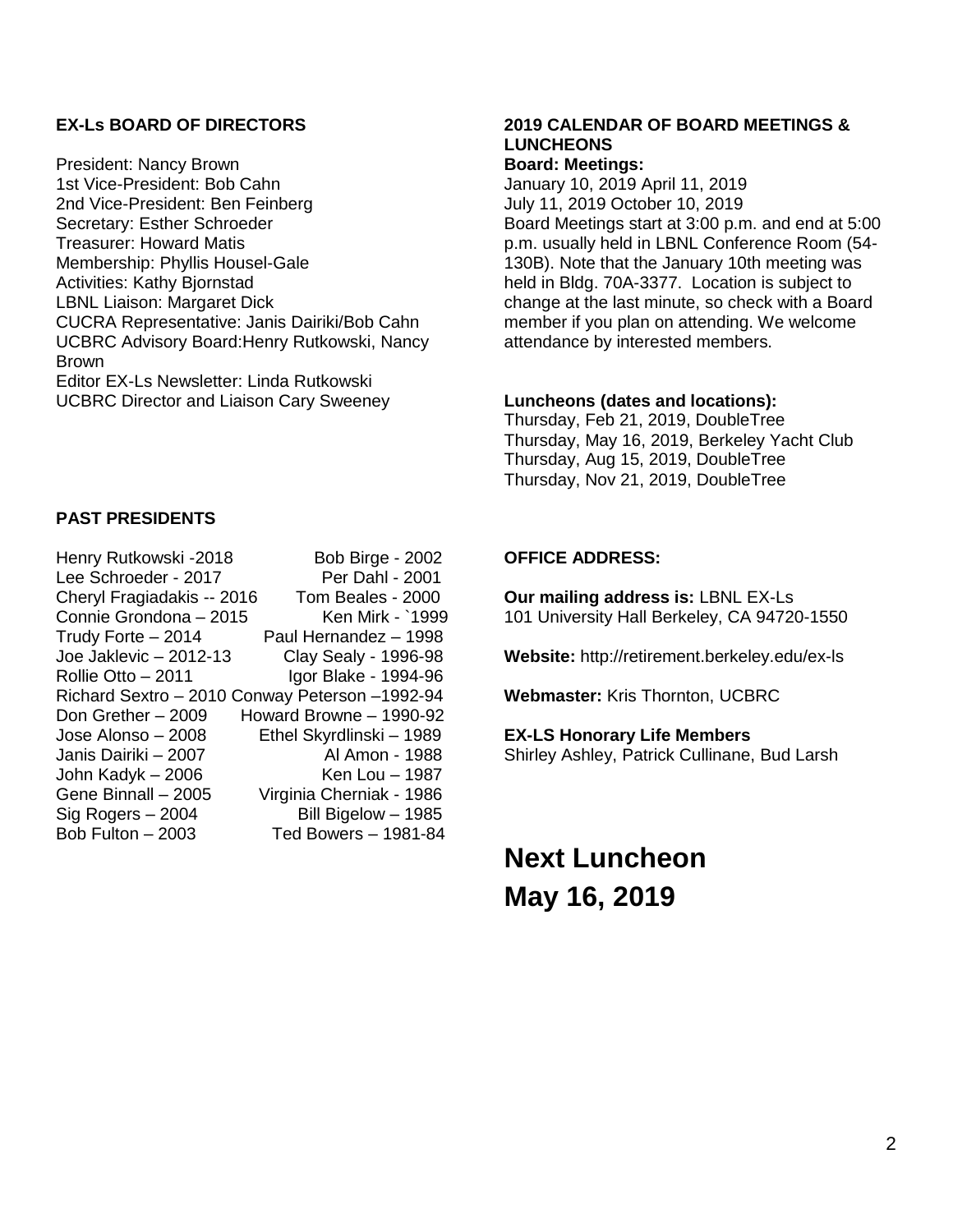# **President's Message**

We thank and appreciate the many donors to the Ex-Ls who have stepped up throughout the past year. This is especially important to us because we offer universal membership with no dues.

Although the EX-Ls leadership has found temporary solutions to luncheon venues this year, it has not found a more permanent solution. Our activities coordinator Kathy Bjornstad has devoted considerable effort to this. We will again be at the DoubleTree for the August, and November luncheons in 2019. As a change of venue, we will be at the Berkeley Yacht Club on May 16. We are looking forward to the upcoming May meeting when Bernie Lo, M.D., will speak about **Artificial Intelligence in Clinical Medicine: Ethical Challenges.** Meanwhile, the hunt continues for 2020 venues.

In response to the loss of a more permanent affordable luncheon venue, the Ex-Ls, with help from the University of California Retirement Center, crafted a survey to determine member preferences for getting together. The results are being analyzed, and we will summarize them at our May luncheon. Member preferences will guide us as we continue to pursue a more permanent solution to our luncheons and other events.

We continue to be very concerned about Retiree Health Care. The Working Group on UC Retiree Healthcare has yet to meet face-to-face this year, and their scheduled April meeting was abruptly cancelled. In January, the UC Office of the President issued a Request for Proposals (RFP) by the University to replace the current High Option, Health Net Seniority Plus and UC Medicare plans (PPO SPMs) with a Medicare Advantage Preferred Provider Organization Plan (MA PPO).

We, with retired colleagues from UCB and others, examined the two insurance products and concluded that the MA PPO represents a marked degradation in insurance coverage that will results in considerable hardship for many retirees. Issues of particular concern are:

- 1. Loss of Patients' Current Providers
- 2. Costs of Referring to an Out of Network Provider
- 3. Medicare Approved Procedures can be Denied by an MA PPO

Unfortunately, for retirees living in California there are no other options. UC Medicare retirees are unable to opt out of UC health coverage and purchase their own private supplemental plan to Medicare. The law requires that UC discontinue health coverage to the entire group (as UCOP did with out of state Medicare retirees) before that option is available.

If there is no resolution of these issues by the end of the month, we will send a more detailed explanation of the situation that provides information regarding the differences between the two types of insurance. We will also provide a sample letter with a request that you write a letter about this to the UC President, Janet Napolitano. The Ex-Ls leadership is working on this issue with the various UCB retiree organizations and is keeping the Laboratory informed.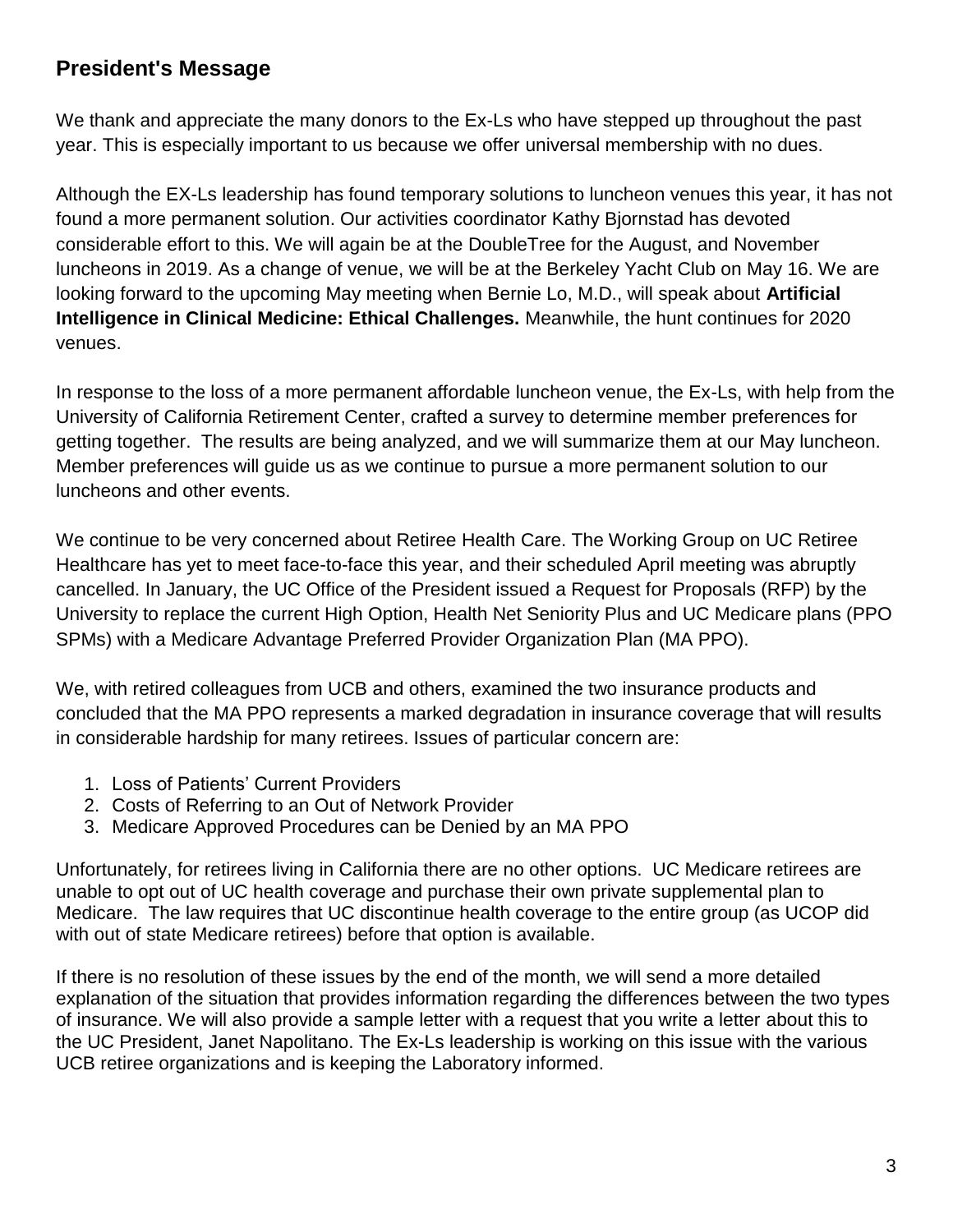# **February Luncheon Recap**

Dr. Michael Brandt, LBNL's Deputy Lab Director for Operations and Chief Operating Officer gave us a "Year One Retrospective: 'Opportunities and Challenges'." Michael came to the lab from Los Alamos just one year ago. He provided a quite comprehensive view of how he sees the Lab's position.

The Lab's budget now exceeds one billion dollars a year, the largest components of which are Basic Energy Sciences (BES, 201 M\$), Computing (\$202 M\$), Biological and Environmental Research (BER, 153M\$), High Energy Physics (99M\$), and Energy Efficiency and Renewable Energy (111M\$). An increasing portion of the funding is for projects, estimated at 235 M\$ in FY2019, compared to 22 M\$ in FY2013. The Advanced Light Source Upgrade and ESnet Upgrade are the two largest projects currently.

There have been a number of significant building completions and the Integrative Genomics Building (IGB), with a budget of about 90 M\$, will be completed this year, bringing 300 workers to the Berkeley site. A major future project is the Welcome Center Facility, which will replace the cafeteria complex. It will, however, provide much broader services, including conference facilities and healthrelated operations.

Despite all these advances, the Lab still has infrastructure challenges, with a deferred maintenance projection of 260 M\$. Annual expenditures for maintenance have increased by about a factor of two over the past seven years in an effort to address this problem.

At the heart of the Laboratory is its staff. Brandt summarized this with the imperative: "Recruit, develop, and retain highly skilled and diverse employees with the capabilities needed to contribute to scientific excellence and mission success."





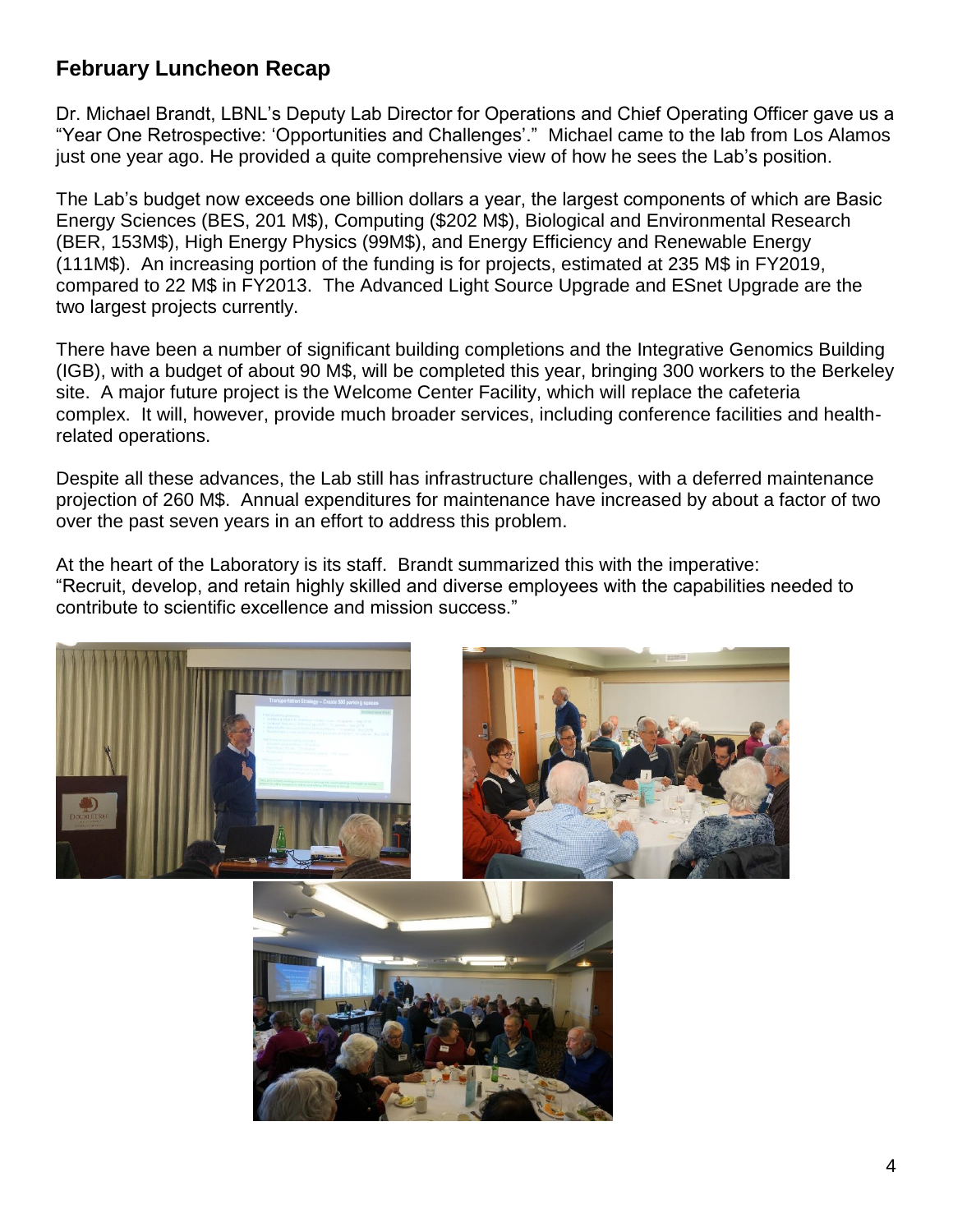## **Patti Powers-Risius – Membership Coordinator – 2013—2018**

Thank you Patti for being our Membership Coordinator for six years and believing in and supporting the EX-Ls through your dedication and participation in our activities.





Service recognition Feb. 2019 Joined EX-Ls Board of Directors in 2013





Laboratory Runaround October 28, 2016 Recruiting a potential member of EX-Ls 2017



Take me out to the Ballgame March 28, 2018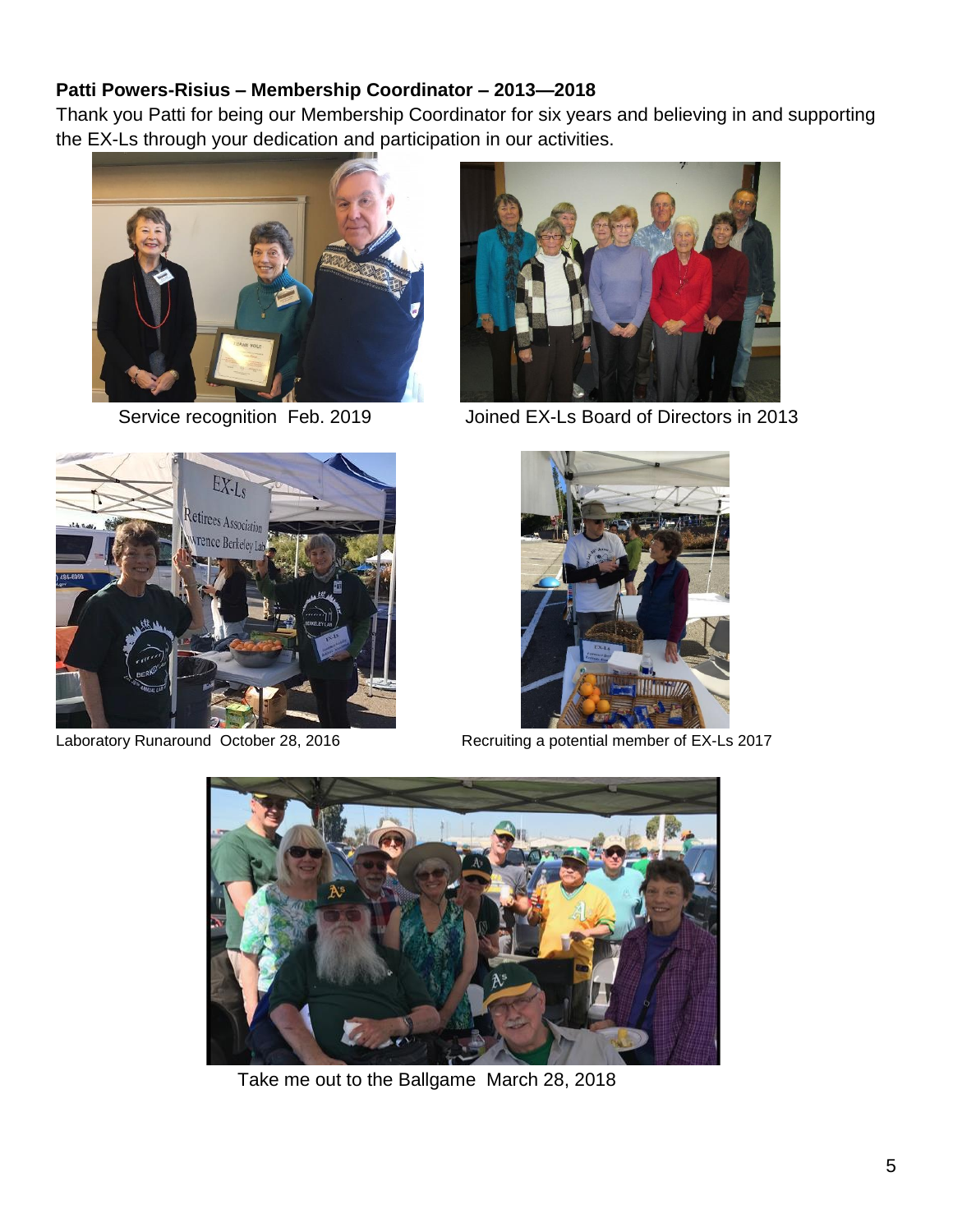

## **Remembrance of Matthias J. Kotowski - 1947-2019**

Matthias J. Kotowski died on March 30, 2019 at age 79 in Woodland, California from complications of dementia. Matt was born on August 11, 1947 to Johannes W. Kotowski and Hedwig Kotowski, and was the second of five brothers.

Matt loved spending time with his family, doing woodworking projects in his garage, hiking in the redwoods and locally with the Tuesday Trekkers, singing in the San Jose Symphonic Choir, traveling in his camper to visit Zion, Arches and other National Parks; enjoying the Albuquerque Balloon Fiesta, attending the opera, laughing along to Click and Clack on Car Talk, attending LBL retiree luncheons, eating dark chocolate and enjoying a glass of wine. Matt volunteered with various nonprofit organizations over the years, and was a founding board member of the NorCal CarciNET Community, an organization for those with neuroendocrine and carcinoid tumors.

Matt and his family emigrated from West Germany to the United States in 1964, settling in Long Island, New York. Matt completed his secondary schooling at Smithtown Central High School, graduating in 1966 with honors and a Regents' scholarship. Matt graduated from the State University of New York at Stony Brook in 1970 with a Bachelor of Science in physics. He also became a United States citizen in 1970. Matt later obtained two graduate degrees at night while working full time, earning a Master of Science in Safety from New York University in 1977 and a J.D. from Golden Gate University School of Law in San Francisco in 1999.

Matt spent his career as a safety engineer and was a member of the National Safety Council and the American Society of Safety Engineers for decades. The bulk of Matt's career was spent working for Los Alamos National Laboratory (1975–1979), the Lawrence Livermore National Laboratory (1979–1989) and the Lawrence Berkeley Laboratory (1995–2007), specializing in industrial and laboratory safety.

Matt is survived by his beloved wife Madeline Stuart, daughter Christy, son Nick (Christine), brothers Thomas (Wilfrida), Martin (Mary Ellen), Andy (Clarinda), Chris (Bridget), as well as many nieces and nephews in the U.S. and cousins in Germany. He was preceded in death by his parents Johannes and Hedwig Kotowski, and infant sister Barbara.

Matt was a smart, dedicated, talented and kind person who will be greatly missed. His children and extended family would like to especially thank his wife Madeline for taking such good care of him through his struggle with dementia.

**Family and friends are invited to attend a celebration of Matt's life on Saturday, May 4th at 1:00 PM at Greer Family Mortuary and Cremation Services in Alameda, CA.**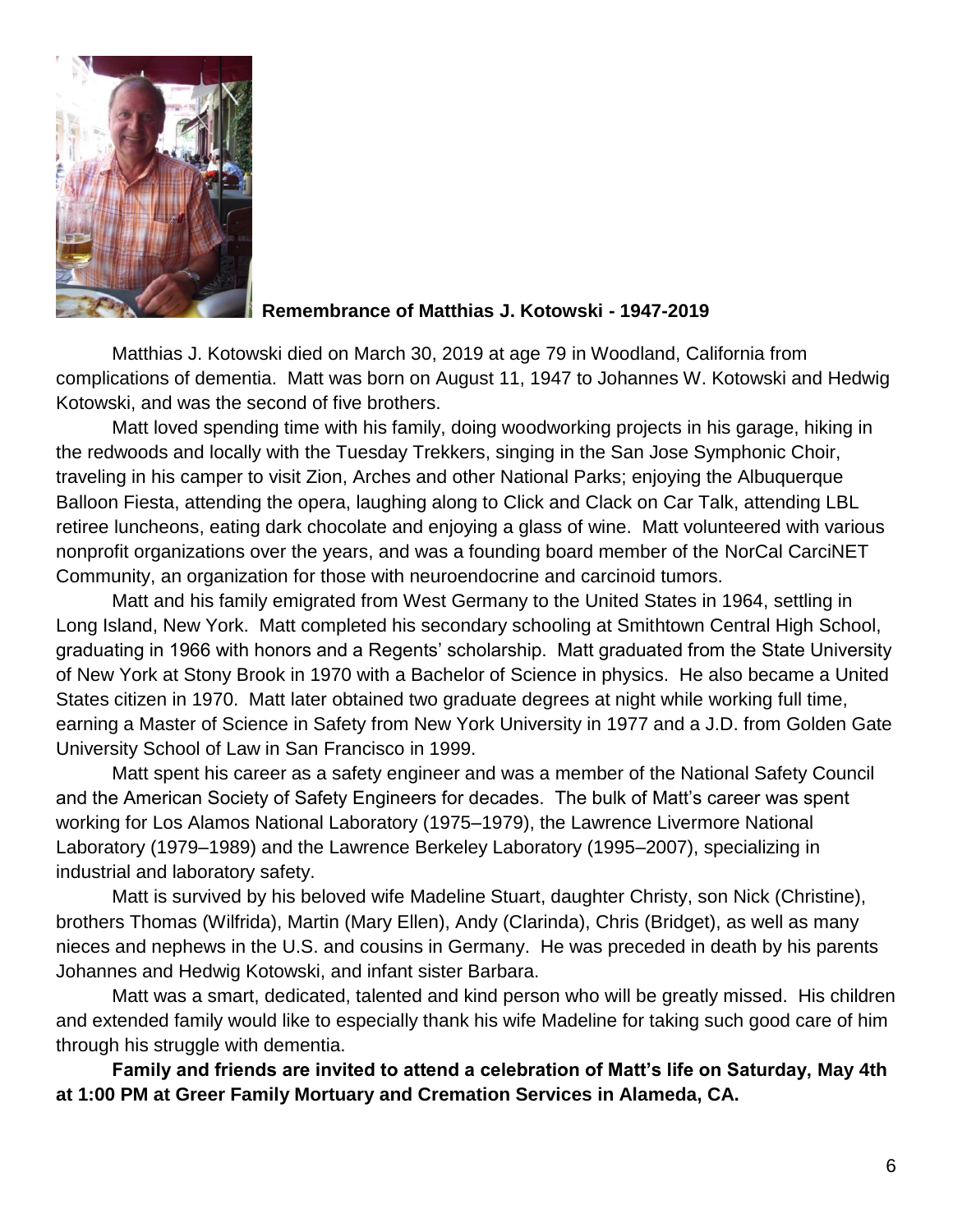

#### **REMEMBRANCE OF DONALD LANDIS, 1933 - 2019**

Donald A. Landis passed away on January 11, 2019 at the age of 85. He began his employment at the Lab in 1959 and retired as a Senior Staff Electronics Engineer in the Engineering Division in 1991. Though formally retired, after a short break, Don continued his affiliation with the Lab until 2016. Don, a native of California, began his electronics career in the U.S. Army where he was placed in the Signal Corps. While in the Army, Don was deployed to Germany to help rebuild the German phone system after the war. After finishing his tour in the Army, Don began pursuing a BS in Electrical Engineering UC Berkeley. After graduating in 1959, Don joined the Laboratory's Nuclear Chemistry and Physics Instrumentation Group (headed by Fred Goulding), which became the Department of Instrument Science and Engineering (DISE) and is now the Electronics, Software & Instrumentation Engineering (ESIE) Department.

Under Goulding's mentoring, Don completed his Master's degree in 1961 and developed expertise in low-noise preamplifiers and associated amplifiers with emphasis on pulsed-feedback techniques. He was also associated with the development of semiconductor particle and energetic photon detectors in support of nuclear physics and nuclear chemistry. His expertise became a unifying theme of his long and distinguished career at the Laboratory. In the early 1960s, Don started designing detector instrumentation that was eventually used at all of the LBNL accelerators.

This was a particularly dynamic period in Laboratory history. The 88-Inch Cyclotron had recently been commissioned, the search for transuranic elements was actively being pursued at the HILAC, and the Bevatron was at the peak of its productivity as a premier facility for elementary particle physics. Don's development of electronics for experimental physics and nuclear chemistry was a particularly welcome addition to the Laboratory and later for Biophysics experiments.

Don's importance to the Lab was highlighted by the many contributions he made through the direct support of the nuclear chemistry and physics research staff. His instrumentation was used to study the properties of heavy elements (transuranics produced at the HILAC and SuperHILAC), nuclear structure and reactions (HILAC, 88" Cyclotron and the 60" Cyclotron at the Crocker Lab on campus), exotic atoms (Bevatron), and heavy ion beams for biophysics (Bevalac). Some of the more noteworthy projects were: the 198 counting system, the particle identifier system, the beam integrators at the 88" cyclotron, the mirror position measuring electronics for the Keck 10 Meter Telescope, the first Time Projection Chamber analog pulse processing electronics with discrete components, and the signal processing electronics for the Iridium anomaly coincidence spectrometer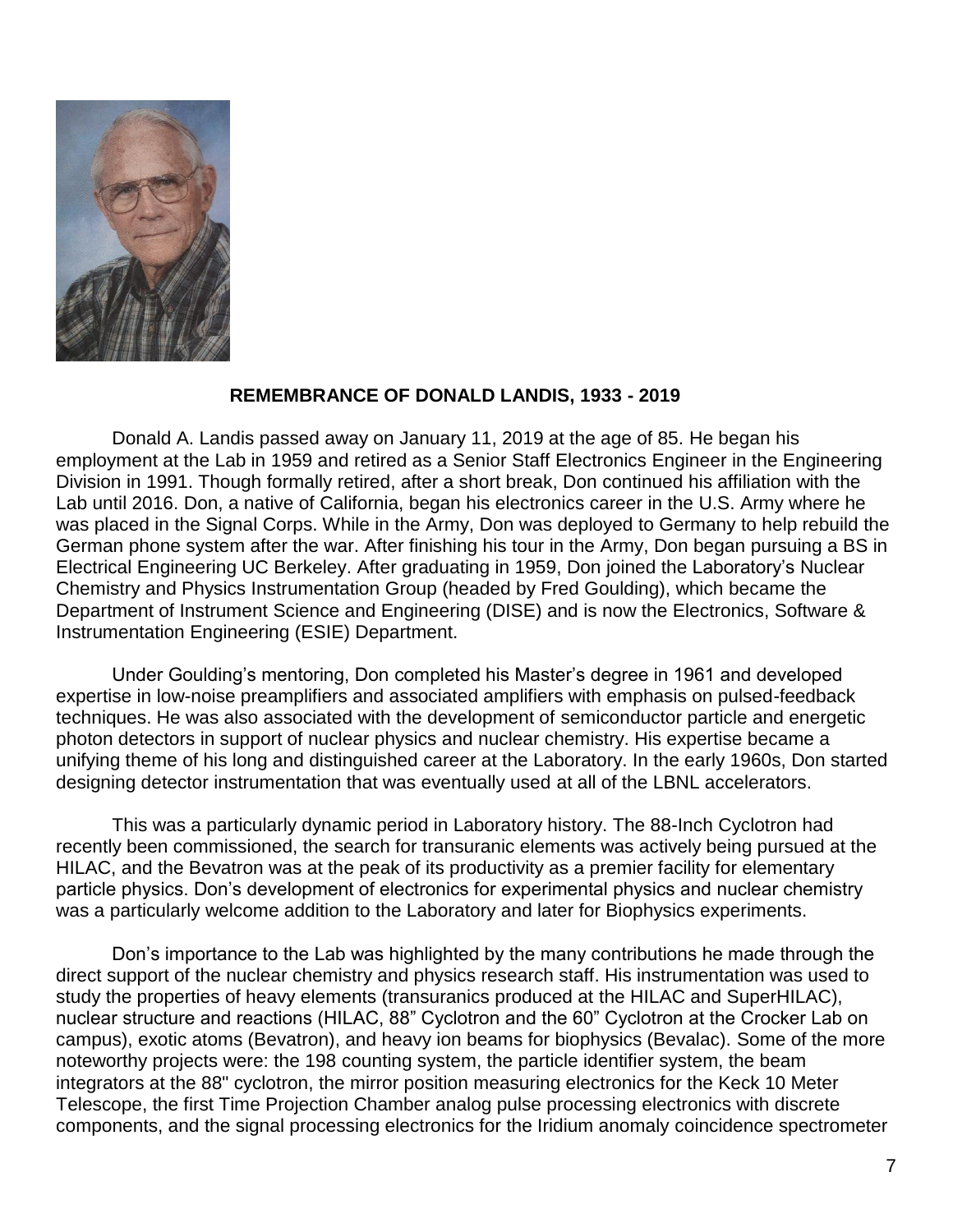that played a key role in developing the argument that an asteroid collision caused the extinction of dinosaurs 65 million years ago. Don also played a key role in developing the signal processing electronics for the GammaSphere, for the Princeton Tokamak X-ray spectrometers, and for the 76^Ge double beta decay experiment, to name a few.

Don Landis won the respect of a varied group of collaborators with whom he worked and the gratitude of the dozens of colleagues whose careers he enhanced. His achievements were recognized across the international scientific community.

Even though Don retired from the Lab in 1991, he continued to contribute to the GammaSphere experiments at the 88" Cyclotron for many years.

Don is survived by his wife Joan, son Mark, daughter Laurie and grandchildren and greatgrandchildren. A Celebration of Life service was held on February 3, 2019 at the El Sobrante United Methodist Church.



## **REMEMBERANCE OF ANDREW DuBOIS, 1924-2019**

Andy passed away peacefully in his sleep in late February. He was born on the family ranch near El Centro, California. His education began in a one-room school house and ended with degrees in Mechanical Engineering from U.C. Berkeley. He served his country in WWII as a 2nd lieutenant. Andy's working career began at LBNL, Engineering Division, working on particle accelerators and ended working on the two Keck Telescopes on Mona Kea in Hawaii. Andy played a vital role as Project Manager for the Lab's Keck Telescope Engineering Team. Under Andy's leadership the team developed the mirrors active support system, passive support system flex disk and whiffletrees (that permitted the up and down and tilting movements needed to align the mirror segments). The many contributions Andy made through direct support of the nuclear and physics programs was highly recognized throughout the scientific community. Andy is survived by his daughters Jennifer, Barbara, Amanda, Emily and Julie, son-in-laws and grandchildren. A memorial was held on Saturday, April 6, in Alameda.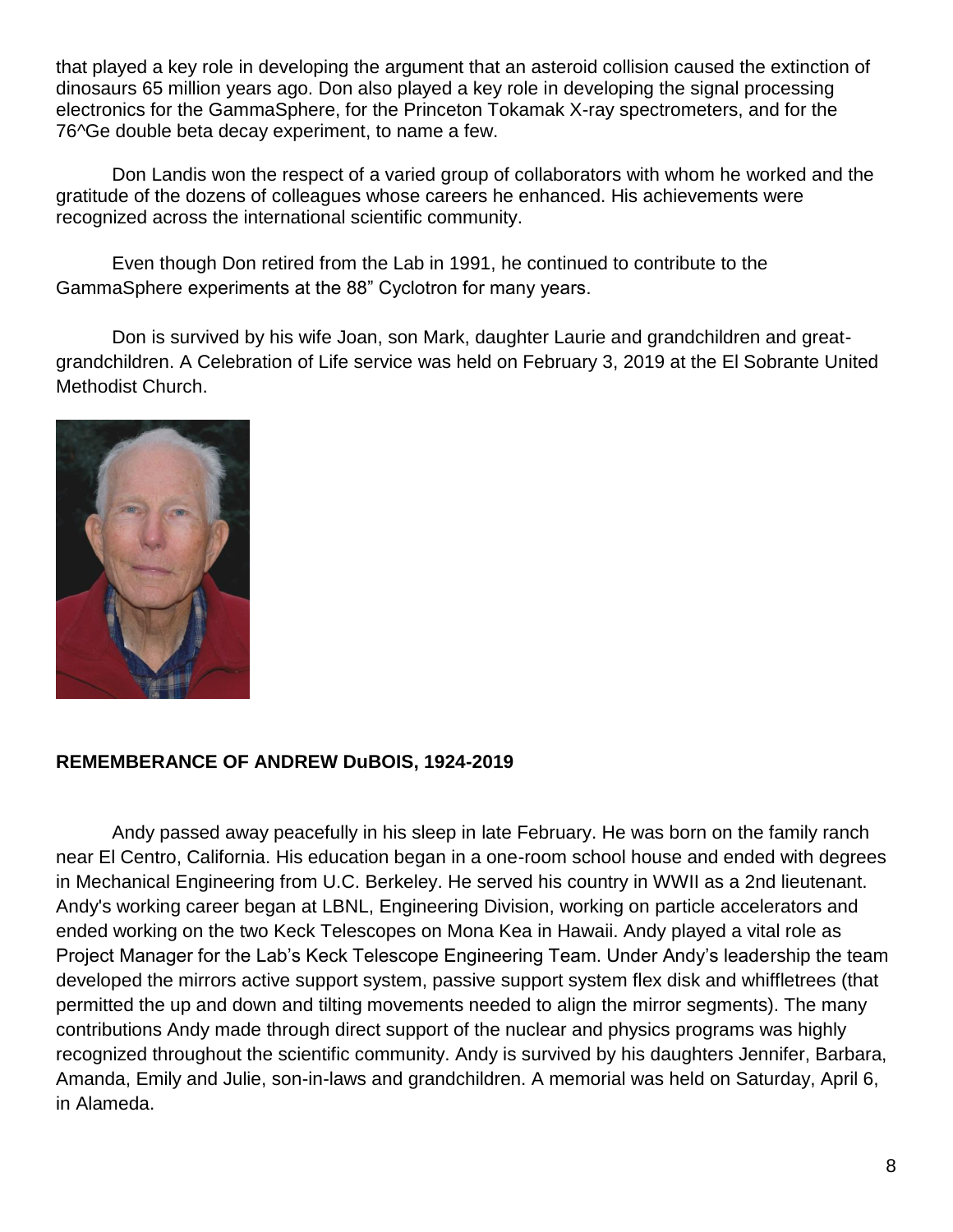# *Date:* **Thursday, May 16, 2019** *Speaker: Bernard Lo, MD., President of the Greenwall Foundation Location: Berkeley Yacht Club Luncheon Price: \$41 is all inclusive of luncheon, tax, tip, fees, parking*

Register using the Eventbrite Link below [https://ex-ls-berkeley-yacht.eventbrite.com](https://ex-ls-berkeley-yacht.eventbrite.com/)

IF YOU ARE PAYING BY CHECK PLEASE REGISTER ONLINE. Then you only need to mail Kathy a check made out to EX-Ls. It is still acceptable to Fill out the registration form below and mail a check to Kathy

*Where:* **Berkeley Yacht Club,** Easy access, Berkeley Marina

1 Seawall, Berkeley Drive, Berkeley, CA. 94710

*Time:* **11:30 AM – Buffet Lunch Served at noon – Speaker at 1:00, Concludes 2:00 PM**

*Location:* **Main Dining Room, Beautiful view of the Bay**  *No-Host Bar Service:* **Located in the Berkeley Yacht Club Bar – opens at 11:30**

# **TITLE OF TALK: Artificial Intelligence in Clinical Medicine: Ethical Challenges**

Artificial intelligence (AI) and machine learning (ML) may enhance medical care, but also raise difficult ethical challenges. Different types of big data are used to develop artificial intelligence and machine learning applications to medicine. These applications include classifying medical images, predictive analytics, and recommending clinical decisions. However, AI also raises several ethical challenges: (1) limitations in the data sets used to derive the algorithms and recommendations; (2) how to assess the clinical benefits and risks of applying AI to clinical care; (3) how to respond to errors in AI recommendations; (4) the impact on patient autonomy and (5) the privacy of personal data used to derive AI recommendations. Different countries and cultures will address these ethical challenges differently.

**BIOGRAPHY:** *Bernard Lo, MD* is President of the Greenwall Foundation, whose mission is to expand bioethics knowledge in order to improve clinical, biomedical research, and public health decision-making, policy, and practice. He formerly was Professor of Medicine and Director of the Program in Medical Ethics at the University of California San Francisco (UCSF). A member of the National Academy **California** Constitutional Academy Medicine (NAM, formerly the Institute of Medicine, IOM), Dr. Lo chaired IOM committees Sharing Clinical Trial Data (2015) and Conflicts of Interest in Medical Research, Education, and Practice (2009). He currently chairs the NAM committee **on the NAM** committee on the on Evidence-based Clinical Practice Guidelines for Prescribing Opioids for Acute Pain. Dr. Dr. Dr.



Lo serves on the Board of Directors of Association for the Accreditation of Human Research Protection Programs (AAHRPP) and on the Medical Advisory Panel of Blue Cross/Blue Shield.

Dr. Lo and his colleagues have published over 200 peer-reviewed articles on ethical issues concerning decision-making near the end-of-life, oversight of research, the doctor-patient relationship, and conflicts of interest. He is the author of Resolving Ethical Dilemmas: A Guide for Clinicians (6<sup>th</sup> ed., 2019). He continues to care for a panel of primary care internal medicine patients at UCSF.